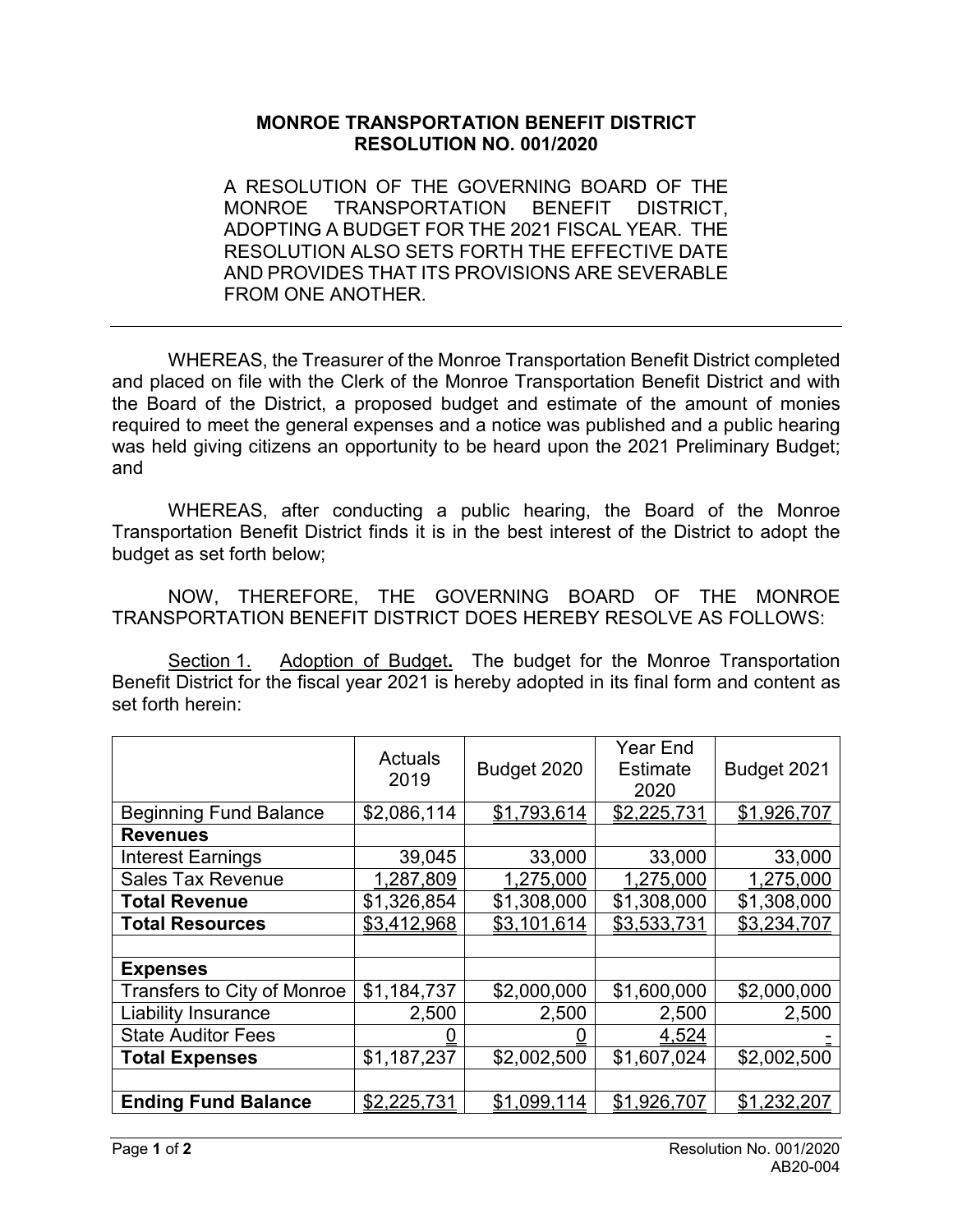Section 2. Budget Transmittal. The Treasurer is hereby directed to transmit a copy of the budget to the Office of the State Auditor, Association of Washington Cities, and to Municipal Research and Services Center of Washington.

Section 3. Severability. If any section, sentence, clause or phrase of this resolution should be held to be invalid or unconstitutional by a court of competent jurisdiction, such invalidity or unconstitutionality shall not affect the validity or constitutionality of any other section, sentence, clause or phrase of this resolution.

Section 4. Effective Date. This resolution shall take effect and be in full force immediately upon passage by the Board.

PASSED by the Board of the Monroe Transportation Benefit District, Monroe, Washington, at a regular open public meeting thereof held on the 29th day of September, 2020.

MONROE TRANSPORTATION BENEFIT DISTRICT

 By: Kevin M. Hanford

**Chairperson** 

ATTEST:

By:

APPROVED AS TO FORM:

By:

Signature:  $\sum_{\text{Kevin M Handford (Oct 13, 2020 19:49 PDT)}}$ 

**Email:** khanford@monroewa.gov